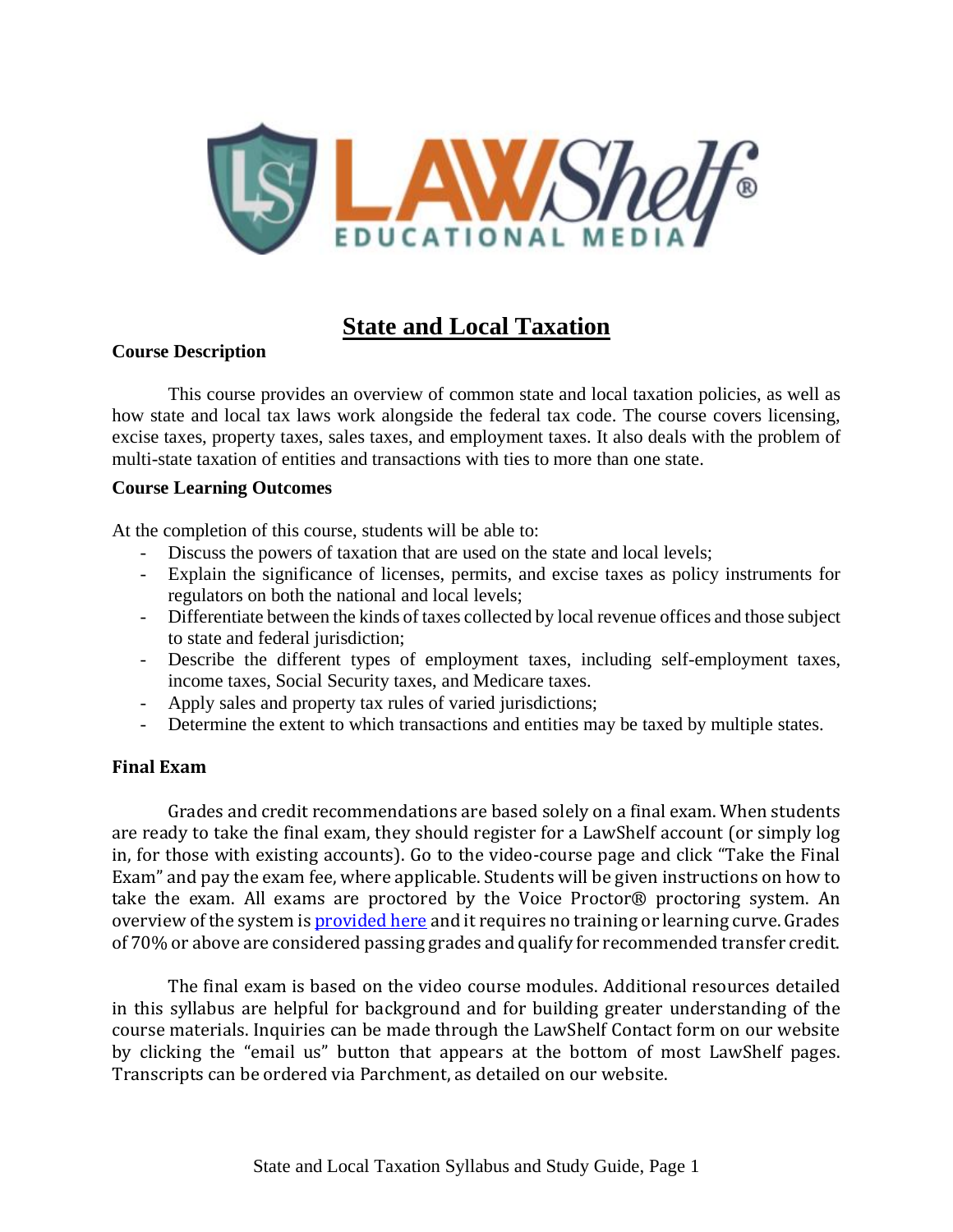#### **Case Studies**

Many LawShelf video courses include case studies. These do not necessarily teach new material but are meant to demonstrate how the materials covered in the course are applied by various courts. Concepts covered in the case studies are covered on the final exam, so make sure to watch the case studies before taking the exam. However, it is unnecessary to memorize the facts and details of the cases covered in these case studies.

#### **Self-Quizzes**

Video-course modules and case studies feature self-quizzes that consist of practice questions on the materials covered in the videos. These questions are presented for the benefit of the student and are important to review before taking the final exam because they are similar in style and substance to the questions on the final exam. These quizzes are not graded or monitored and there is no record of how students answer these questions. Students may answer these questions as many times as they like and are encouraged to keep re-taking the quizzes until they have mastered all the questions.

# **Study Guide**

## **Introductory Videos**

These videos provide background to help students better understand the main parts of the course, which are the video-course modules below.

**Gross Income**

**<https://lawshelf.com/shortvideoscontentview/gross-income/>**

**Income Taxation on Partnerships <https://lawshelf.com/shortvideoscontentview/partnership-taxation/>**

**Income Taxation on Corporations Part 1 <https://lawshelf.com/shortvideoscontentview/corporate-taxation-part-1/>**

**Income Taxation on Corporations Part 2 <https://lawshelf.com/shortvideoscontentview/corporate-taxation-part-2/>**

**The Tax Cuts and Jobs Act of 2017: What it Means for You [https://lawshelf.com/blogentryview/the-tax-cuts-and-jobs-act-of-2017-what-it-means-for](https://lawshelf.com/blogentryview/the-tax-cuts-and-jobs-act-of-2017-what-it-means-for-you)[you](https://lawshelf.com/blogentryview/the-tax-cuts-and-jobs-act-of-2017-what-it-means-for-you)**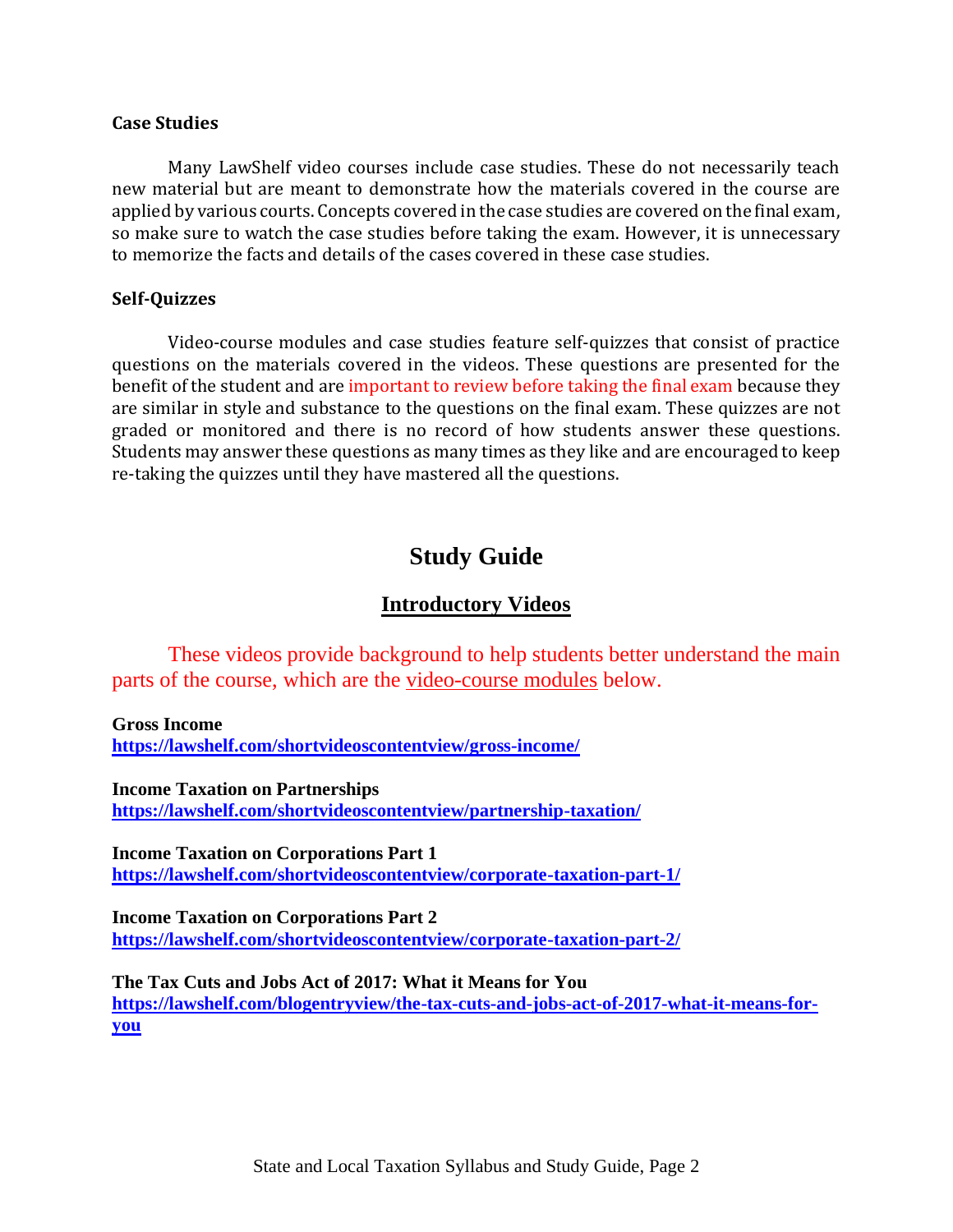## **Courseware Readings**

These courseware readings provide background to help students better understand the main parts of the course, which are the video-course modules below.

**The following readings can be found in the ["Foundations](https://lawshelf.com/coursewareview) of Law" courseware, under Introduction to the Law:**

**Other Areas of Law: [Business](https://lawshelf.com/coursewarecontentview/business-forms) Forms**

**Under "Constitutional Law"**

→ **Federalism & Separation of Powers: [Congressional](https://lawshelf.com/coursewarecontentview/congressional-powers) Powers**

# **Video Course Modules**

These videos constitute the main part of the course and are they sources of the questions on the final exam.

**State and Local Taxation Course Overview Video <https://lawshelf.com/videocoursescontentview/state-and-local-taxation>**

**Tax Powers - Module 1 of 5 <https://lawshelf.com/videocoursesmoduleview/tax-powers-module-1-of-5>**

**Licenses, Fees and Excise Taxes - Module 2 of 5 <https://lawshelf.com/videocoursesmoduleview/licenses-fees-and-excise-taxes-module-2-of-5>**

**City, County, and Local Taxes - Module 3 of 5 <https://lawshelf.com/videocoursesmoduleview/city-county-and-local-taxes-module-3-of-5>**

**Employment Taxes - Module 4 of 5 <https://lawshelf.com/videocoursesmoduleview/employment-taxes-module-4-of-5>**

**Multistate Taxation Issues - Module 5 of 5 <https://lawshelf.com/videocoursesmoduleview/multistate-taxation-issues-module-5-of-5>**